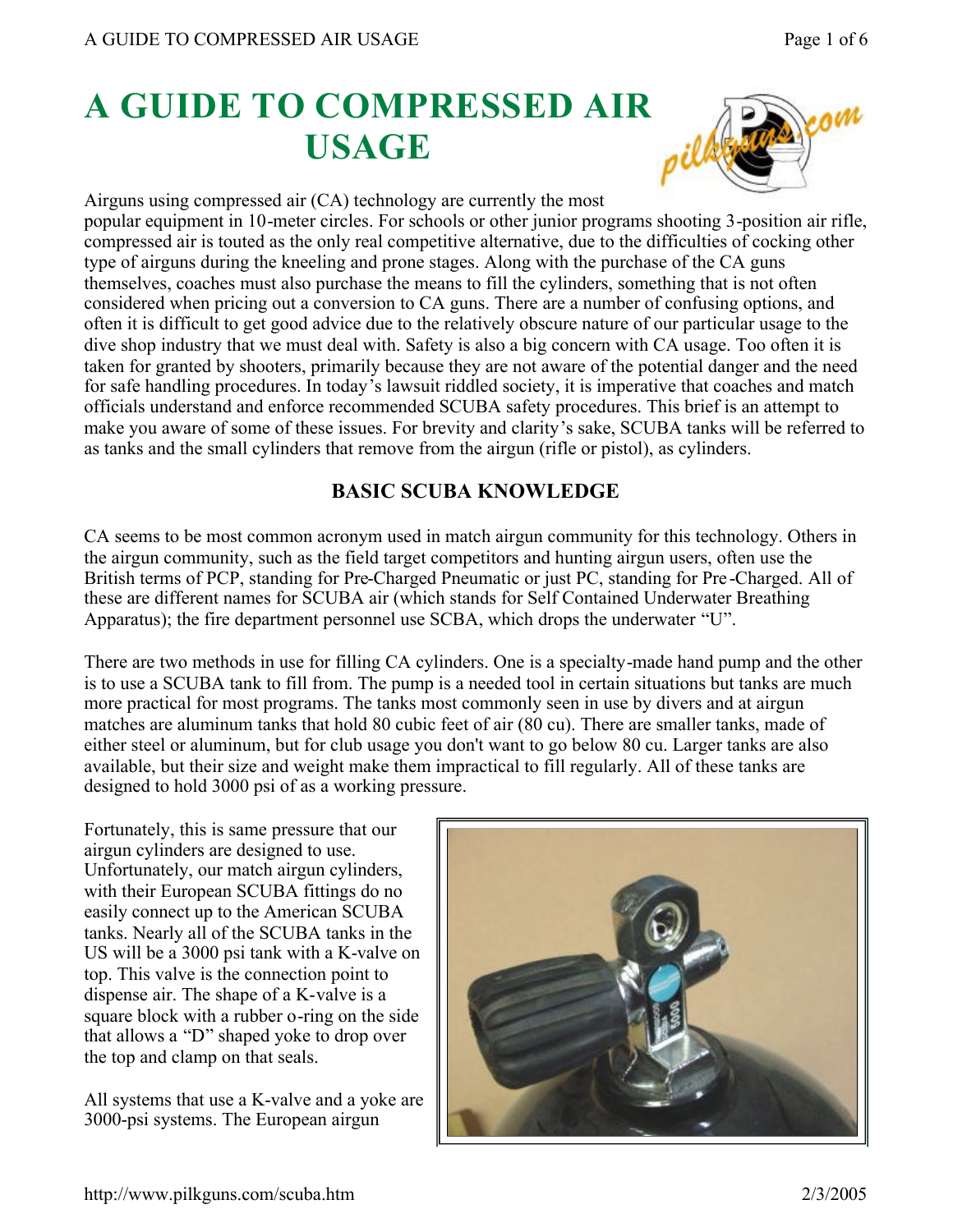manufacturers such as Anschutz, FWB, Walther, Steyr etc, all use the European DIN

valve system for their high-pressure SCUBA connections. Instead of using a clamp system, the DIN system uses male /female threads to attach to each other. Each manufacturer includes with its gun a small brass piece, called a fill adapter, that interfaces between the airguns cylinder and the SCUBA tank. These brass adapters will have a male thread on the SCUBA side designed for DIN connection, either 200 or 300 DIN. It is from this that a multitude of problems arise for the unsuspecting coach who walks into a dive shop and tries to purchase the correct fill mechanism.

> The 200 DIN fitting is designed around a 200 bar pressure which is 2931 psi, or basically the same as our American K valve system that uses 3000 psi. Therefore, all of our airguns from Europe come with 200 DIN connector to go between the cylinder and the SCUBA tank to ensure that you don't over pressurize the cylinder. Because it is basically the same pressure, American dive shops have never sold or used this system. What they do use, in the rare shops that cater to specialty divers is a 300 DIN system uses 300 bar of pressure or 4351 psi, substantially more than the American K valve system pressure. Many dive shop employees seem to be unaware that there is more than one kind of a DIN threaded fill adapter valve seal to 300 DIN female because the lengths are different. This is done

intentionally so that is impossible to fill a lower rated 200 DIN system from a higher pressured 300 DIN system and therefore assume you want 300 DIN fittings. Unfortunately, this will not work. While the 200 DIN and 300 DIN connectors share the same thread size and pitch, you cannot make a 200 DIN male tank. Anschutz and Walther both make 300 DIN length threads even though they use only a 200 bar working pressure. Note: the current Walter LG300 and LP300 series are now rated for 300 bar, but they will still function fine beginning with only 200 bar pressures.

Having dealt with this issue on a weekly basis for a number of years with programs throughout the United States, I can state unequivocally that the best, easiest and most practical way to set and fill match airguns is with a 3000 psi 80 cu aluminum tank with a k-valve installed on top, accompanied by a separate yoke that has a 200 DIN female opening on it. This gives you a number of advantages.

1) You can go to any dive shop anywhere in the US and get your tank filled.

2) You have a yoke that is pocket sized that allows you to go into any dive shop in the US and get your cylinders filled.

3) You can fill any brand of currently manufactured airgun cylinder. For teams that have different guns such as

Anschutz or FWB and even the new Daisy Valiant sporters, it makes life much simpler.

4) Many shooters already have their brass adapter installed in their own private yoke, allowing them to





Yoke with filling adaptor



K-valve installed on tank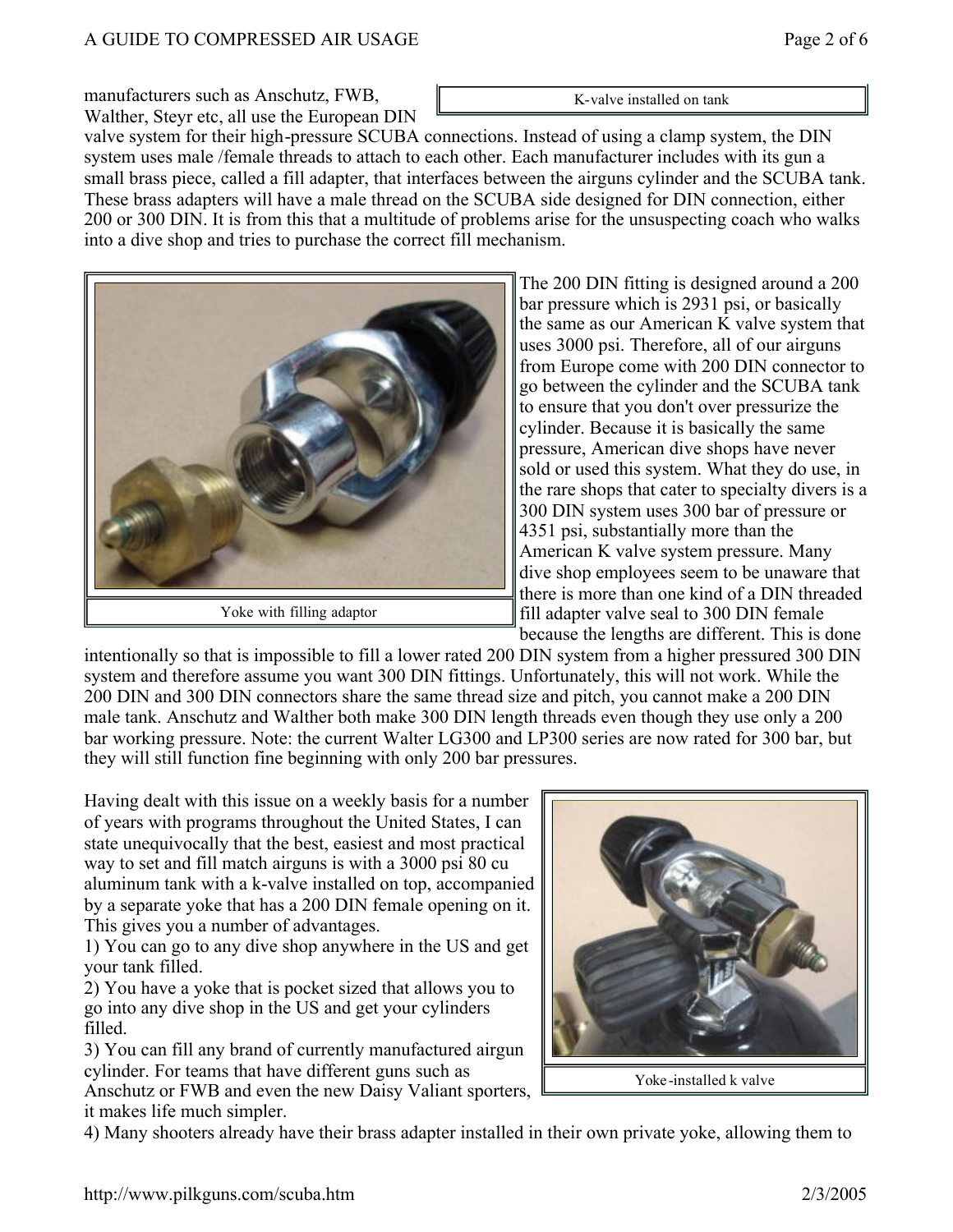#### A GUIDE TO COMPRESSED AIR USAGE PAGE AND SAMPLE PAGE 2 of 6

fill off your tank quickly and easily without a possibility of your fill adapter getting set aside and lost.

Conversely, If you try to install a DIN valve on your tank, you will encounter a problem if you ever try to get it filled at any location other than your local shop, say you have traveled to match out of town. From a price and availability standpoint, it is difficult to get 200 DIN fittings in the US. AS stated before, if one does encounter a DIN valve in the US, it normally will be a 300 DIN valve, which is for 4300 psi tanks. (Yokes are not considered strong enough for this additional pressure). Because of the higher pressures involved, these are more expensive.

It is NOT recommended that any 300 bar/4300 psi tanks be used at airgun events due to the possibility of someone over pressurizing their 3000 psi rated cylinder. I know some colleges are exploring the possibility of using the 300 bar tank, to get longer service life between tank fills, but this requires extra equipment and extra vigilance to ensure that unsafe overfilling does not occur. From a practical viewpoint, I think the 300 bar tanks not needed, particular given their extra safety concerns.

200 DIN yokes are available with and without gauges to indicate fill pressure. I feel that for normal usage a gauge is unnecessary, because you should be starting with a 3000 psi tank, so no potential for overfilling exists.

# **GETTING YOUR TANK FILLED**

Where to get your tank filled can sometimes be a difficult question. For most people I recommend that you buy your tank from a local dive shop where you are going to have it filled. This gives them an incentive to fill it for you if you do not have a dive card. Getting a tank filled at dive shops can be a problem if you don't have a diver certification card. This is because the dive shops don't want the liability of an untrained person drowning himself. In most cases, this obstacle can be overcome if you will go visit the shop personally, (a phone call will not do!), make arrangements to meet the owner or the manager, introduce yourself, explain who you are and what you wish to do, maybe have the fill adapter that go to the gun with you, (DON'T take the gun into the store unless you have specific permission to do so!), and ask if you bought a tank would they be willing to fill it for you, or if you have one already what would you have to do to get your tank filled. Some stores may want you to sign a liability waiver, stating that you will not use the tank for diving purposes. I also have stickers for the tank itself that states "NOT FOR BREATHING, Air in this tank is for competition airguns only" and this seems to help also.

It is essential that you speak to the owner or manager of the shop for this, a regular employee is not going to break the rules for you and risk getting fired. Once you have overcome the legal aspect of filling the tank, the cost of getting the tank filled is normally a \$3-4 dollar charge. Paintball shops also often have the ability to fill tanks. Another source for filling SCUBA tanks that may be available to you is the local fire department. Many departments have the same filling apparatus to fill their breathing systems as a dive shop so if you have any friends there, that is a possibility. Of course if you are a school or community group with a shooting team, the local fire department may be good source for some adult volunteers or support. As with any freebie, or favor, if you go this route, always be sure to leave a small donation for their coffee fund, or maybe bring some medals from one of your events to decorate their bulletin board.

#### **SCUBA TANK SAFETY WARNINGS**

The pressurized air normally used is at 3000 PSI (pounds per square inch) and has enormous energy potential. The kinetic energy potential contained within an average SCUBA tank is 1.3 MILLION foot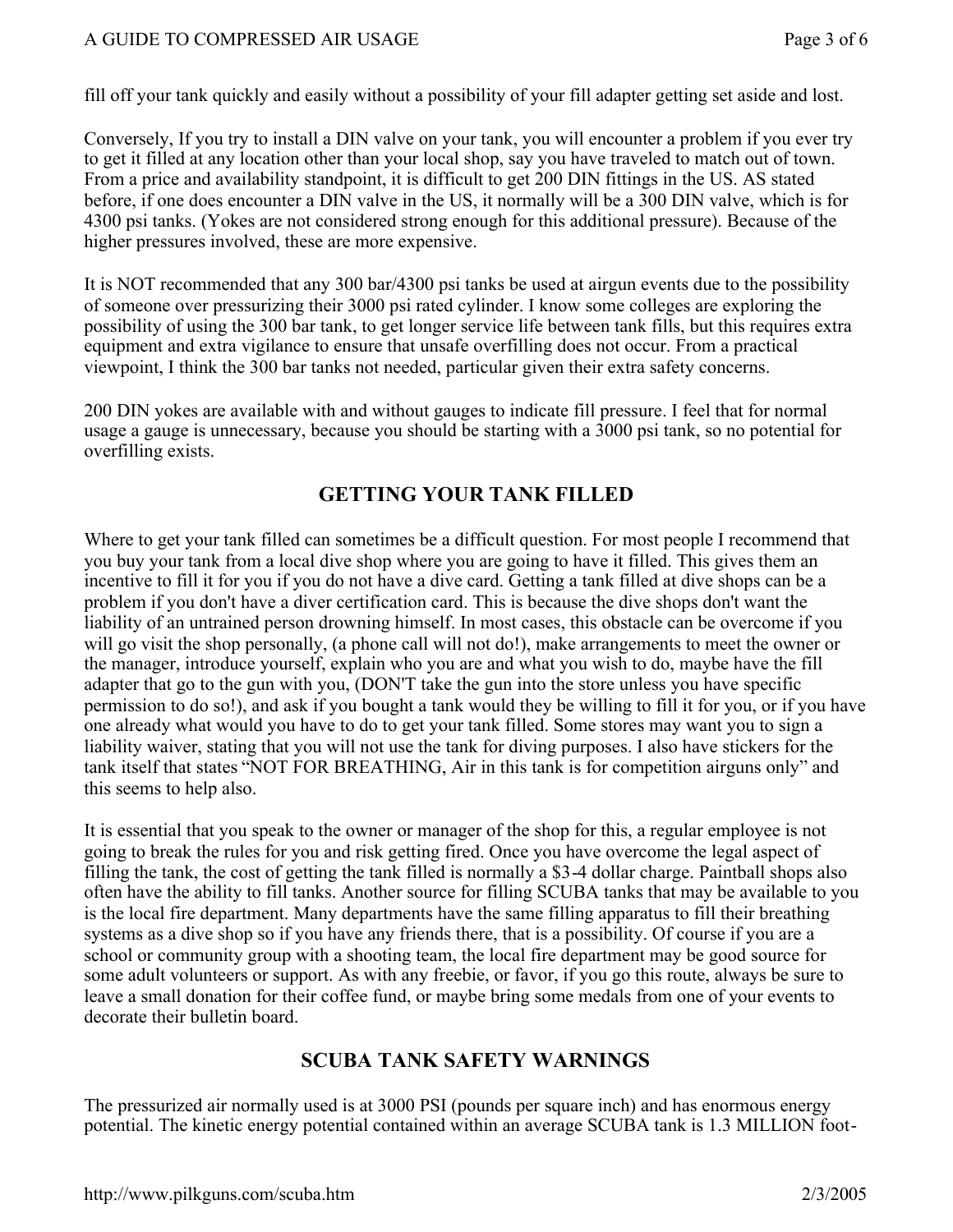pounds. This is enough energy to lift a 100-ton diesel locomotive off its tracks and into the air. Because of the potential dangers of using these high-pressure vessels, manufacturers and other parties in the dive industry have set specific guidelines and recommendations for safe usage of these tanks. DOT and OSHA also have some regulations pertinent to SCUBA tank usage, but these are typically beyond the average user but do apply to commercial air fill stations and employees where compressed air is used. Tanks are required to be visually inspected at least once a year. The visual inspection consists of removing the valve and having a thorough look inside and outside the tank for evidence of corrosion, cracking or other damage that could lead to an explosion or other failure of the tank. After an inspection with no faults found, an Evidence of Inspection (EOI) sticker is attached to the tank by the inspector, with date and standards used to evaluate the cylinder noted. SCUBA tanks must also be hydro-tested every five years by a certified hydro-test facility and will bear stampings to this effect including the date on the shoulder of the tank leading up to the valve. Hydrostat testing is the method of determining the cylinder's expansion properties in an overfilled pressure state.

Safety needs to be stressed at all times. There have been cases of a tank being dropped, causing the valve to be broken off, and the resulting stream of air causing the tank to become a missile, and propelling itself through solid concrete walls. With that in mind, the following safety precautions should be adhered to when handling tanks:

\*SCUBA tanks should be secured tightly when being carried in vehicles to prevent damage to the valve or scraping, gouging or denting the tank walls in the event of sudden stopping or lane changes of the vehicle.

\*Tanks also should be securely attached at their permanent location to prevent tipping over, causing damage either to the tank itself or to the feet of the user or bystander.

\*There is an explosion danger possible from using typical firearm solvents or oils on CA guns. Airgun users should be cautioned against using petroleum-based solvents or lubricants anywhere near the airflow connections such as valves, cylinder connection points, or the breech of the gun. Silicon grease such as Dow 111 <sup>TM</sup> is typically the only dive industry recommended lubricant to be used where exposure to high-pressure air is possible, and that should be applied sparingly.

\* Never carry SCUBA tank over your shoulder. Temporarily losing your balance due to tripping or avoiding someone could cause the tank to fall on the valve. If the valve shears off, that tank instantly becomes a huge projectile. Always carry the tank in a manner to protect the valve in the event of an unexpected droppage.

\*It is suggested by some folks that Dive shops should be asked to overfill your tank if you are not going to use it for diving. Do NOT ask someone to fill a tank over its prescribed fill pressure. To do so is both an illegal act and causes long-term damage to your tank.

# **FILLING AIRGUN CYLINDERS**

When filling a cylinder (rifle or pistol) off a SCUBA tank you are basically equalizing the air pressure between the two containers. This means that if you have 3000 psi in the scuba tank and zero pressure in the cylinder the equalized pressure between the two when you open the valve will be approximately 2950 psi.

The next time after you have shot and emptied the cylinder and re-attached to the tank at 2950 psi then the equalized pressure will be say 2900 psi and you will consequently get a few shots less than the first time. And so on, each time you fill you will get slightly fewer shots. Quite likely you could probably have your scuba tank at half to a third its capacity and a filling of your cylinders still should be enough to go through a 60-shot match plus sighters. How many filled cylinders you get off of a 80 cu ft SCUBA tank will vary quite a bit depending on a number of factors such as the size of the airgun cylinders themselves or the amount of remaining pressure prior to filling.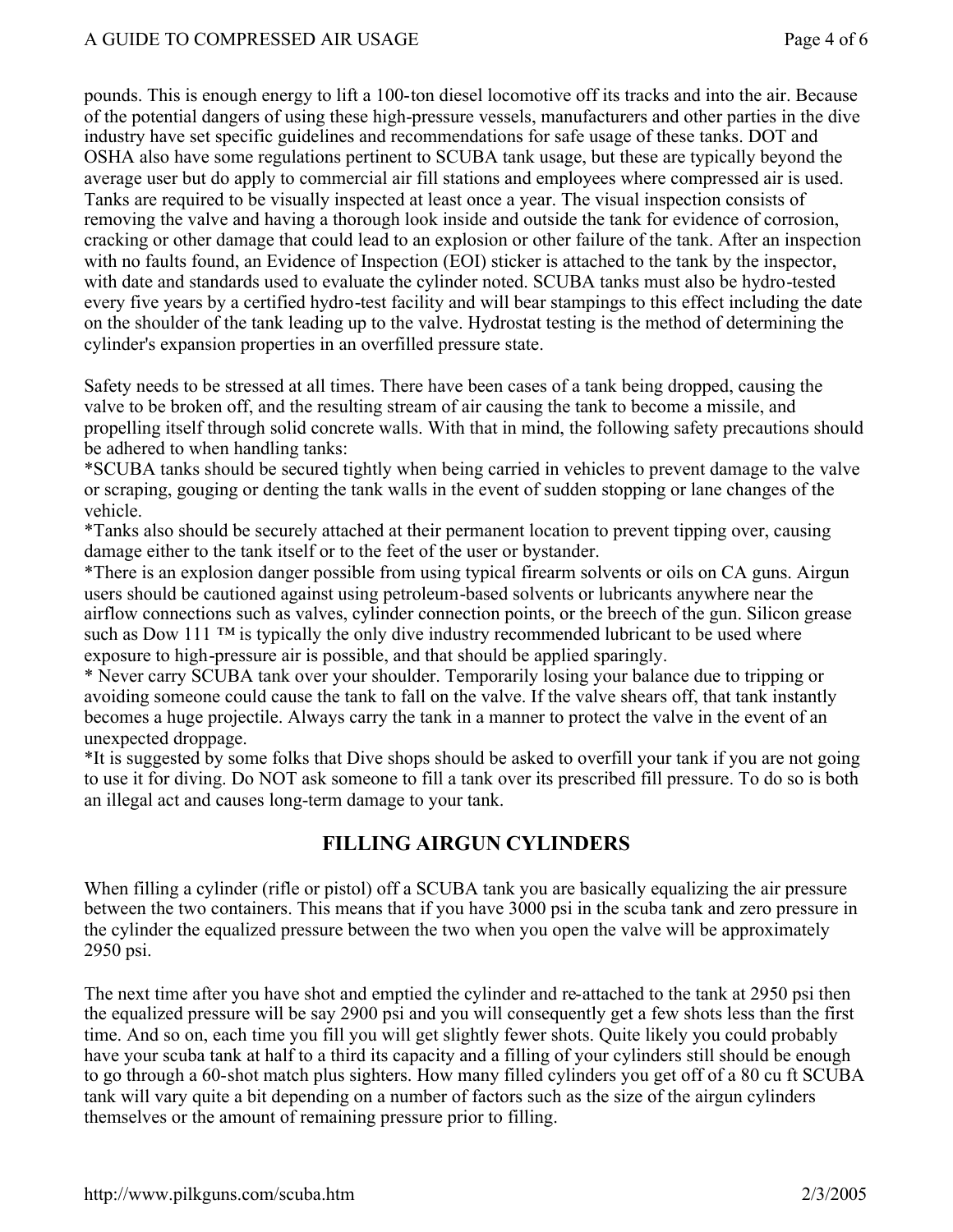Hand pumps are also an option but only if you have no possibility of getting SCUBA air. They look similar to a bicycle pump, but are capable of 3000 psi fills. They are a good aerobic workout. There are two pumps commonly used today, the Axsor and the FX. Both are made in Sweden and were designed by the same engineer even though they are marketing under many different names. For usage purposes they are basically the same. To use these you first screw the fill adapter directly into the base of the unit. There is a gauge at the base of the pump to show your progress. The gauge is in Bars and 200 Bar should be your stopping point. Normally its best to pump about 30 strokes and then let the pump (and you) cool down. The pumps are useful for traveling and to top cylinders not getting a full fill off a nearly depleted SCUBA tank.

The pumps do contain a moisture trap and a blow-off valve that MUST be used to prevent moisture from being introduced into airgun cylinders. Moisture inside any pressure vessel will eventually lead to corrosion, which ultimately could lead to a failure of the cylinder. After pumping your cylinder to the desired pressure, the brass valve opening is opened slightly allowing a stream of moisture to remove itself from the pump itself.

# **AIRGUN FILL SAFTEY PARTICULARS**

Most airgun manufacturers use 200 BAR as the operating pressure in their airgun cylinders. Some manufactures, Walther in particular, allow the possibility of filling to 300 BAR, i.e.; their cylinders are rated for this. But a 200 BAR filling is more than sufficient to shoot any airgun match (twice over in most cases). Each airgun comes with its own fill adapter; usually a machined brass fitting that interconnects the DIN fitting with the detachable cylinder.

Dive industry recommendations for filling of SCUBA tanks is 300-600 psi per minute. This is on tanks that are much larger than our small airgun cylinders. This same guideline should be applied to the filling of airgun cylinders. This means that the shooter, having shot his full cylinder down to roughly 30% of its full fill pressure (1000 psi), should not screw his cylinder on to the tank, instantly open the valve wide open going from 1000 to 3000 psi in about 2 seconds. The sudden increase in pressure generates a lot of heat, which can be felt by touching the cylinder. This heat not only leads to premature failure of the rubber O-rings but also the long term expansion and contraction in the cylinder wall caused by this heating could cause metal fatigue.

\*Cylinders when attached to the tank should be pointed in a safe direction (i.e., not at people standing nearby) in the event of thread failure on the tank, cylinder or adapter and the cylinder itself suddenly becoming a missile.

\*Prior to each fill, shooters should inspect thread of both cylinders and adapter for evidence of dirt, foreign objects or signs of cross-threading or other abuse. Threads in either the adapter or cylinder showing ANY sign of wear or abuse should be considered dangerous and discarded.

\*When filling the cylinders, shooters should be advised not to look directly at the manometer (gauge) present on the end of some brands of cylinders. There have been instances of gauges shearing their threads and the gauge itself becoming a projectile. All safety precautions should be adhered to at all times.

\*Shooters should be made to understand the potential dangers of the individual cylinders, the potential energy of a fully charged cylinder is equal to a stick of dynamite and cylinders should not be dropped or abused in any way. Walking down a hallway and throwing a cylinder up end over end and catching it on its downward fall should be cause for a severe reprimand.

\*Follow all of the manufacturer's current guidelines for filling, handling, and using their product. \*Some manufacturers such as Anschutz have a small blow off port that must be released prior to unscrewing the cylinders from the adapter/tank. Shooters should be cautioned not to place their thumb